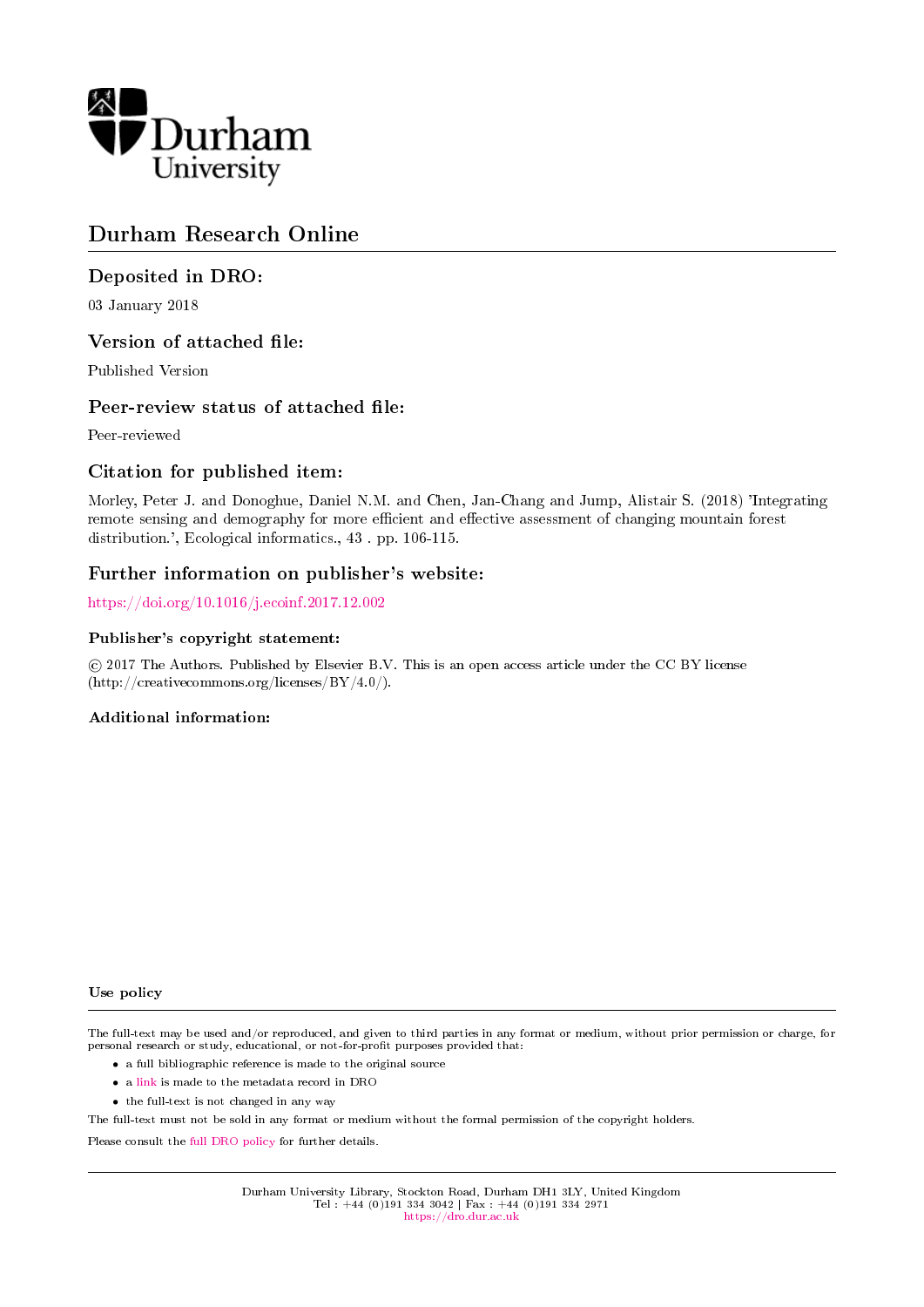Contents lists available at [ScienceDirect](http://www.sciencedirect.com/science/journal/15749541)





journal homepage: [www.elsevier.com/locate/ecolinf](https://www.elsevier.com/locate/ecolinf)



# Integrating remote sensing and demography for more efficient and effective assessment of changing mountain forest distribution



Peter J. Morley<sup>a</sup>, Daniel N.M. Donoghue<sup>b</sup>, Jan-Chang Chen<sup>c</sup>, Alistair S. Jump<sup>a,</sup>\*

<sup>a</sup> Biological and Environmental Sciences, Faculty of Natural Sciences, University of Stirling, Stirling FK9 4LA, UK

<sup>b</sup> Department of Geography, Durham University, Durham DH1 3LE, UK

c Department of Forestry, National Pingtung University of Science and Technology, Pingtung 912, Taiwan

## ARTICLE INFO

Keywords: Treeline Monitoring Regional Accuracy Biogeography

## ABSTRACT

Species range shifts have been well studied in light of rising global temperatures and the role climate plays in restricting species distribution. In mountain regions, global trends show upward elevational shifts of altitudinal treelines. However, there is significant variation in response between geographic locations driven by climatic and habitat heterogeneity and biotic interactions. Accurate estimation of treeline shifts requires fine-scale patterns of forest structure to be discriminated across mountain ranges. Satellite remote sensing allows detailed information on forest structure to be extrapolated across mountain ranges, however, variation in methodology combined with a lack of information on accuracy and repeatability has led to high uncertainty in the utility of remotely sensed data in studies of mountain treelines. We unite three themes; suitability of remote sensing products, ecological relevance of classifications and effectiveness of the training and validation process in relation to the study of mountain treeline ecotones. We identify needs for further research comparing the utility of different remotely sensed data sets, better characterisation of treeline structure and incorporation of accuracy assessment. Collectively, the improvements we describe will significantly improve the utility of remote sensing by facilitating a more consistent approach to defining geographic variation in treeline structure, improving our ability to link processes from stand to regional scale and the accuracy of range shift assessments. Ultimately, this advance will enable better monitoring of mountain treeline shifts and estimation of the associated to biodiversity and ecosystem function.

### 1. Introduction

Climate plays a key role in limiting plant species' distribution (Pearson and Dawson, 2003). Changes in temperature and precipitation will, therefore, lead to the exacerbation or alleviation of plant stress resulting in alterations to recruitment, growth rates, and adult mortality at climate-limited range edges (Lenoir et al., 2009; Peñuelas et al., 2007). Climate change scenarios predict a mean global temperature increase between 0.3 and 4.8 °C by 2100 compared to the 1985–2005 mean (IPCC, 2013). Consequently, shifts in the geographical distribution of a wide range of species are expected as climate change contributes to range expansion, retraction or fragmentation (Lenoir and Svenning, 2013; Masek, 2001). Regional variation in temperature anomalies means mountain ranges are expected to experience a higher than average temperature increase than other areas of the globe, making them particularly important for research into impacts of climate change (Dirnböck et al., 2011; IPCC, 2007).

Understanding the role that contemporary climate change has

played in species range shifts has been the focus of much activity over recent decades (Chen et al., 2011a; Gottfried et al., 2012; Lenoir and Svenning, 2015; Parmesan and Yohe, 2003). In mountain ranges across the globe, average elevational range shifts have been estimated between 6.1 m (Parmesan and Yohe, 2003) and 12.2 m (Chen et al., 2011a) per decade. Although global average values demonstrate a general uphill shift of species, they hide important variation in this response between species and geographical locations. For example, Chen et al. (2011a) report that 25% of species showed downhill shifts of elevational range limits whilst Harsch et al. (2009) report that of 166 treeline sites investigated 52.4% showed upward treeline shifts, 46.4% showed no change and 1.2% showed movement downslope. The scientific literature on this topic shows a significant bias in research effort towards North American and European mountain ranges. Southern hemisphere and Asian ranges are less well studied and, consequently, strongly under-represented in the literature (Chen et al., 2011a; Harsch et al., 2009). The underrepresentation and omission of large mountain ranges combined with interspecific variation in range shifts results in

<https://doi.org/10.1016/j.ecoinf.2017.12.002>

Received 16 March 2017; Received in revised form 31 October 2017; Accepted 6 December 2017

Available online 07 December 2017

1574-9541/ © 2017 The Authors. Published by Elsevier B.V. This is an open access article under the CC BY license (http://creativecommons.org/licenses/BY/4.0/).

<sup>⁎</sup> Corresponding author. E-mail address: [a.s.jump@stir.ac.uk](mailto:a.s.jump@stir.ac.uk) (A.S. Jump).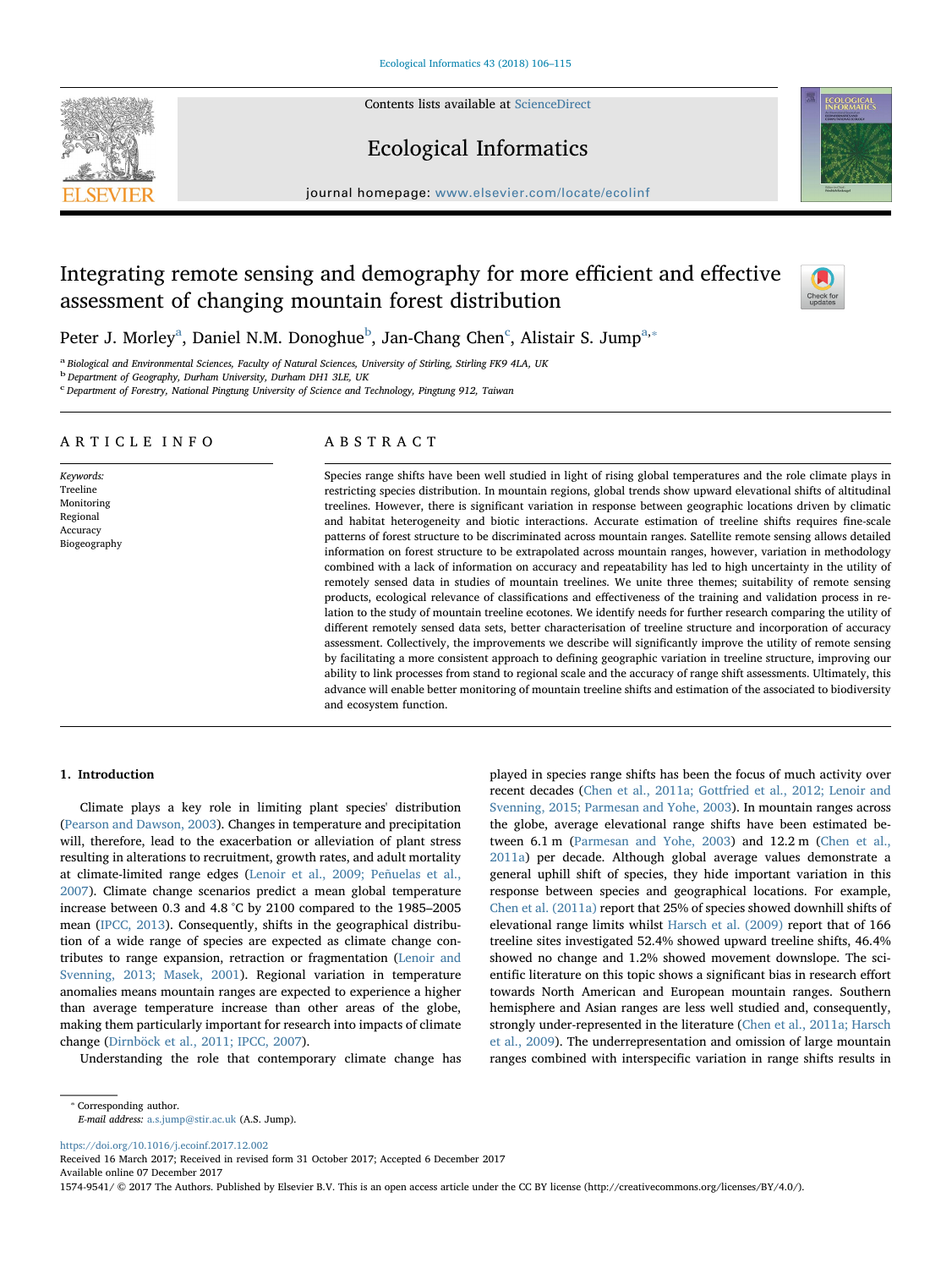high uncertainty in the extent and impacts of species distribution shifts in mountain ranges at a global scale.

The altitudinal treeline has been used as an indicator for assessing species range shifts in mountainous regions for decades. The separation between closed-canopy subalpine forest and open vegetation at higher altitudes and the sensitivity to climatic change make mountain treelines ideal candidates for monitoring species range shifts across wide geographic areas. Changes in altitudinal treeline position such as those reported in the meta-analysis of Harsch et al. (2009) tell only part of the story of how mountain forests respond to changes in climate. In areas where mountain treelines have not advanced upward, forests have been shown to respond to climatic change through increased tree density below the upper tree limit or by lateral expansion across mountain slopes (e.g. Bharti et al., 2012; Klasner and Fagre, 2002). Consequently, when assessing mountain forest range shifts there is a need to identify both lateral and altitudinal movement in the treeline.

Non-uniformity in species range shifts is partly driven by high habitat heterogeneity in mountain areas. Temperature is routinely noted as the key limiting factor in plant species distribution (Chen et al., 2011a; Gottfried et al., 2012; Lenoir and Svenning, 2015; Parmesan and Yohe, 2003). At a global scale treeline position can be approximated by temperature alone with a mean growing season temperature between 5.5 and 7.5 °C limiting tree growth (Körner and Paulsen, 2004) and winter temperatures playing a key role in juvenile survival (Kullman, 2007; Rickebusch et al., 2007). However, in mountainous systems, topographic and geological controls play important roles alongside climate in limiting species distribution (Chen et al., 2011b; Forero-Medina et al., 2011; Pounds et al., 2006). Topography alters local temperature and precipitation regimes resulting in cooler conditions on poleward facing slopes (Malanson et al., 2011; Suggitt et al., 2011). Rain shadows created on the leeward side of mountains may result in a moisture limited system where the response to climatic change would be expected to differ from systems where temperature is the primary limiting factor (Foden et al., 2007). Topographic modification of regional climate regimes leads to a variable treeline position in mountain regions that differs with slope and aspect at a landscape scale (e.g. Butler et al., 2007; Case and Buckley, 2015; Germino et al., 2002; Greenwood et al., 2014; Fig. 1). Furthermore, at the plot level, differences in micro-climate arising from sheltering caused by slight topographic differences and neighbouring vegetation influences seedling establishment, leading to complex patterns of treeline advance or stasis (e.g. Germino et al., 2002; Greenwood et al., 2015).

Non-thermal regulators lead to significant variation of within-species range shifts where 42–50% of species show inconsistencies in the direction of range shifts between different geographic regions despite similar warming trends (Gibson-Reinemer and Rahel, 2015). At the mountain treeline, non-thermal controls may restrict treeline response to climatic change or cause a downslope retreat due to local differences in resource availability (e.g. McNown and Sullivan, 2013; Sullivan et al., 2015), radiative stress (Bader et al., 2007), drought stress (e.g. Johnson and Smith, 2007; Leuschner and Schulte, 1991; Millar et al., 2007), competitive dynamics (Wardle and Coleman, 1992) and disturbance regimes (e.g. Cullen et al., 2001; Daniels and Veblen, 2003) despite increased temperatures. In some cases, the stand structure of the treeline itself can modulate response to climatic change through constraint or facilitation of tree establishment, growth, and mortality within the ecotone (Camarero et al., 2016). We cannot, therefore, assume that treeline shifts will be uniform within or between mountain ranges.

#### 1.1. The impact of treeline advance

Shifts in mountain forest distribution, whether due to climatic change or release from a non-thermal control, are expected to impact on local biodiversity (Greenwood et al., 2014). The relative isolation of mountainous areas and highly heterogeneous habitats means that mountain systems can harbour disproportionately high numbers of endemic species and retain many rare species (Steinbauer et al., 2016). Encroachment of forest into non-forested areas will threaten mountain plant species through alterations to competitive dynamics where grassland species are likely to be out-competed for space and substrate by tree species as the forest advances (Grabherr et al., 1994) resulting in loss of species with narrow environmental tolerances (Jump et al., 2012).

In addition to the loss of biodiversity, shifts in high altitude forest distribution are expected to impact on ecosystem function (Greenwood and Jump, 2014). High altitude forests are important areas for carbon storage and sequestration (Peng et al., 2009; White et al., 2000). However, there has been little research into the impacts mountain treeline advance will have on carbon storage potential (Greenwood and Jump, 2014). Increased tree growth rates, density, and forest expansion is expected to increase biomass in mountain forests and their ability to act as carbon sinks may be increased as a result (Devi et al., 2008).

Ultimately, variation in mountain forest distribution shifts and the associated impacts are driven by the speed and spatial distribution of establishing juveniles at a plot scale. However, changes in forest distribution accumulate across the landscape and as such the impacts are manifested to a greater degree across an entire mountain range (hereafter referred to as regional scale). Accurate estimation of treeline shifts and the impacts, therefore, requires complex patterns of treeline advance or stasis at the plot level to be discriminated at regional scales. The biggest challenge to characterising mountain treeline heterogeneity at a regional scale is the generally poor accessibility of mountain ranges. The best estimation of species range shifts would come from multiple fixed monitoring sites across a mountain range (e.g. Global Observation Research Initiative in Alpine Environments; Grabherr et al., 2000). However, poor access means many studies have been based on incidental historical records covering a limited number of sites (Gottfried et al., 2012). Regional estimations based on limited field surveys alone in highly heterogeneous systems increase the risk of highly inaccurate estimates of change in forest distribution.

Remote sensing, a technique by which observations can be made without direct contact with a feature of interest, is ideally suited to capturing information across large geographic areas and its potential for studying environmental change is well recognised (Buchanan et al., 2015; Donoghue, 2002; Kennedy et al., 2014; Kerr and Ostrovsky, 2003). Considerable investment has been made over recent decades to improve precision and global coverage of remotely sensed data to aid monitoring of environmental change. Whilst the use of remotely sensed data in studies of mountain treeline shifts is not yet extensive, studies that have incorporated remotely sensed data have shown considerable potential for the characterisation of structural variation in the treeline (e.g. Allen and Walsh, 1996; Hill et al., 2007), assessment of distribution change (e.g. Bharti et al., 2012; Luo and Dai, 2013; Mihai et al., 2017), and to better understand how environmental factors act to influence variation in treeline position and structure over differing geographic scales (Weiss et al., 2015).

The integration of spatially explicit data, derived from remotely sensed data, on treeline structural variation and location across entire mountain ranges has significant benefits to better understand patterns and processes that govern treeline movement or stasis. Bader and Ruijten (2008) identified the mountain treeline from a Landsat ETM image and subsequently modelled the role of topography to predict forest cover. By linking a classified map with a digital elevation model Bader and Ruijten (2008) identified altitude as the main determinant of forest cover, with aspect also having a significant effect and areas where water and cold air accumulate resulting in inverted tree lines. Greenwood et al. (2014) used a time series of aerial photographs to identify patterns of treeline advance, highlighting the major role of topography in controlling treeline advance and subsequently, the microsite characteristics influencing variation in tree establishment identified from remotely sensed data (Greenwood et al., 2015). Work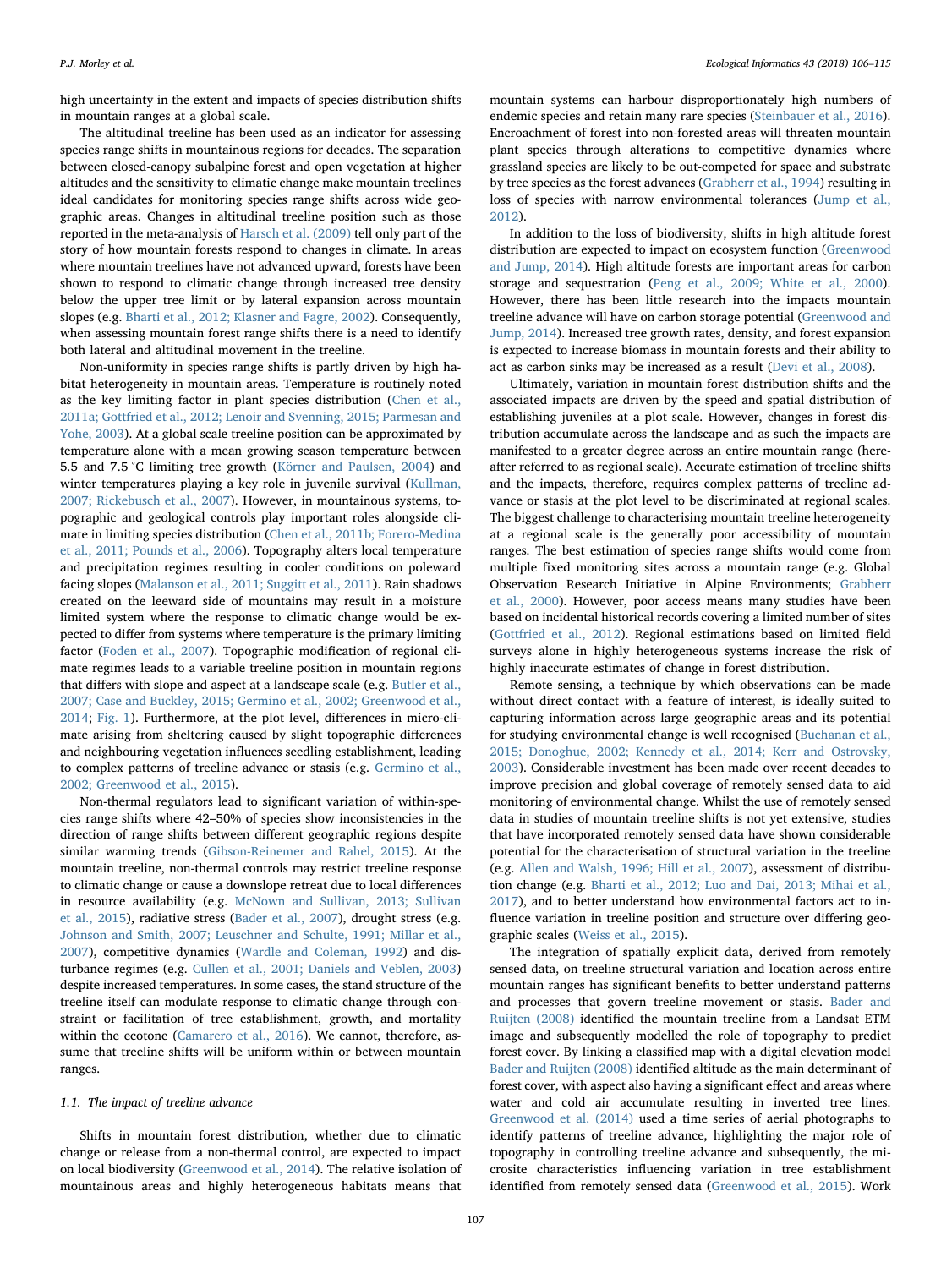

Fig. 1. Treeline position varies over short distances on mountain slopes (a) with different structural treeline forms identified (b-d). Static forms (b) have a sharp boundary between old growth forest and grassland, abrupt advancing forms (c) are characterised by a high density of establishing juveniles over a short distance and diffuse advancing forms (d) have lowdensity juveniles spread over a long distance. All photographs show mountain forests in Taiwan dominated by the Taiwan fir, Abies kawakamii. Photo credit (a) PJM (b-d) S. Greenwood.

that established temperature as the primary control of the treeline in field surveys (Baker and Weisberg, 1995) has been similarly advanced using remotely sensed time-series data with variability in treeline position shown to be attributable to topography at the regional scale (Allen and Walsh, 1996).

It is evident that significant benefits can be gained by incorporating remotely sensed data into studies of mountain treelines; however, spatially explicit data detailing the location and structural variation of mountain forests at the treeline is lacking globally. Our understanding of how processes operate at different spatial scales to influence the heterogeneity of mountain treelines will be advanced by incorporating spatially explicit data into analysis (Malanson et al., 2011). Additionally, our ability to monitor shifts in mountain forest distribution, identify the related impacts, and predict future changes in forest distribution should become more accurate as a result. Despite the considerable benefits gained by using remotely sensed data to monitor change in treeline position and structure, methodological approaches vary considerably in the literature. This variation has coincided with poor training and validation procedures which lead to uncertainty in the suitability of remotely sensed data to assess change in mountain forest distribution. The consequent lack of consistency between studies will present a barrier to accurate and integrated estimations of change and its impacts over coming decades.

To advance our ability to accurately quantify and predict changes in forest structure and distribution in mountain regions, here we synthesise information from three core themes: the suitability of remote sensing data, the ecological relevance of classifications, and the effectiveness of the training and validation process specifically in relation to the study of mountain treeline ecotones. By identifying how we might improve the consistency of current approaches and the ability to relate results to the wider ecological literature, we aim to bridge the gap between global and plot-level studies. In doing so, we endeavour to provide new focus in the use of remote sensing data in mountain regions to improve: (1) our understanding of pattern-process relationships at the mountain treeline, and (2) estimates of species range shifts and the impacts to biodiversity and ecosystem function.

### 2. Interpreting the mountain treeline in remotely sensed imagery

#### 2.1. Suitability of remotely sensed data

When considering how appropriate an individual remote sensing data set is for treeline research three key requirements need to be considered. The first is the ability to characterise heterogeneity in forest structure that occurs over short distances; the second is the ability to quantify change that occurs over decadal periods; and the third is the need to capture a large area (i.e. a mountain range) repeatedly and consistently enough to allow for knowledge acquired in the field to be extrapolated across a mountain range. There is usually a compromise to be made between spatial, temporal and spectral resolution, geographic coverage and cost. Therefore, there is a need to identify which data set (s) are the most appropriate to address the need for characterisation of treeline structural heterogeneity and variable response rates across a mountain range.

#### 2.1.1. Sensor type

Passive optical data are the primary choice of remote sensing data for use in mountainous regions. Passive optical sensors normally collect data in the visible and infrared spectrum during daylight when sunlight is reflecting off surfaces on the ground, recording different wavelengths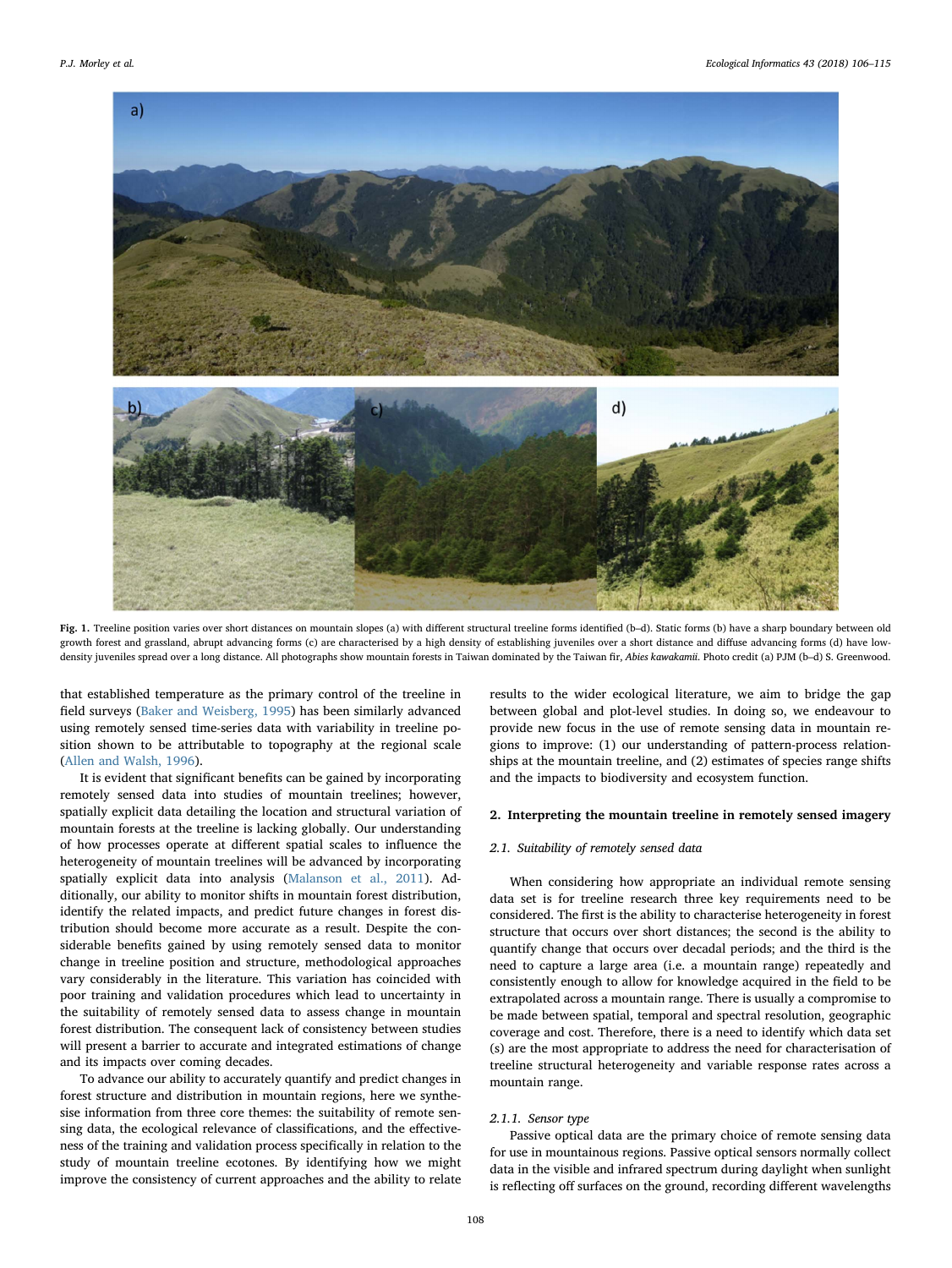of the spectrum into individual data bands. By capturing multiple spectral bands, the spectral properties of different vegetation types may be analysed by looking at the relationships between different bands. More bands may be beneficial for identifying subtle differences in vegetation structure, however, the increasing data complexity requires greater processing capacity and cost. Consequently, consideration should be given to determine whether the increase in spectral information that comes with additional bands provides data that will be ecologically meaningful.

There are significant challenges to overcome when using multispectral data in mountainous areas. The presence of cloud and cloud shadow in images frequently inhibits mapping from multispectral images. To overcome this problem, multiple images collected over a short time period may be mosaicked (stitching overlapping images together) to produce a single cloud-free image that can be used for analysis. Shadowing caused by steep terrain is also problematic in multispectral data. The effect of shadowing caused by mountain slopes can be reduced by topographic illumination correction, the use of spectral indices that take ratios between individual spectral bands, or by including shadow as a class during discrete classification procedures. It is also necessary to correct for differences in geometry between images that are used for mosaicking or for making comparisons between images of different resolution or ages. Differences in the sensor position at the time of acquisition relative to the area of interest can lead to differences in the relative distances between features within an image. This effect is magnified in mountainous terrain where slopes are stretched disproportionately depending on their aspect in relation to the sensor. Consequently, the resulting data sets may not overlay accurately despite being in the same coordinate system, causing problems in analysis or incorrect results if this distortion is not picked up early during data processing.

Active sensors emit their own signal that interacts with and is received back from ground surfaces. Synthetic Aperture Radar (SAR) emits microwave signals that are able to penetrate cloud making SAR imagery attractive for the study of persistently or seasonally cloudy areas. However, SAR data suffers from geometric distortion and shadowing in areas with steep terrain because the sensors use directional signals, which when combined with high cost and the historically low spatial resolution of available data has restricted the use of SAR to monitor vegetation in mountainous environments (Halperin et al., 2016; Sinha et al., 2015). To our knowledge, SAR has not been used to study the mountain treeline. However, ongoing improvements in resolution and data availability make further investigation of the utility of SAR for this purpose a priority.

Light Detection and Ranging (LiDAR) is an active optical sensor that is widely used for the characterisation of forest structure (e.g. Coops et al., 2013; Donoghue and Watt, 2006; van Leeuwen and Nieuwenhuis, 2010). Whilst there are significant benefits to using LiDAR data to characterise structural variation at the treeline, data accessibility is a major constraint. LiDAR data is typically acquired from airborne or terrestrial platforms, is expensive to acquire and not routinely acquired in mountain ranges globally restricting the use of such data. Consequently, LiDAR has not been widely used to study mountain treelines and has only been used to study relatively small areas (e.g. Coops et al., 2013 covered approximately 700 ha of a valley in the Swiss Alps). Using the satellite-borne LiDAR Geoscience Laser Altimeter System (GLAS), Simard et al. (2011) produced a global forest canopy height dataset. However, whilst this dataset represents a significant milestone in mapping global forest canopy height, the 1 km resolution is not suitable for the application of characterising heterogeneity in the mountain treeline. The anticipated launch of the Global Ecosystem Dynamics Investigation (GEDI) LiDAR sensor in 2018 will provide a significant improvement in resolution over the GLAS sensor (Coyle et al., 2015; Dubayah et al., 2014) and thus further investigation once data sets become available will be a priority to assess the potential suitability of LiDAR data sets from the GEDI sensor for characterisation

of mountain treeline structure.

### 2.1.2. Geographic coverage

When seeking to monitor changes in species distribution across a mountain range, the platform on which a sensor is based has important implications for the geographic extent of a study. Sensors may be borne on satellite, manned aircraft, remotely piloted airborne systems (RPAS) or used on the ground. As terrestrial platforms must be set up in the field they are limited to sections of a mountain range with good access, consequently, they are useful for surveys of individual plots but have limited use in regional-scale studies. RPAS can provide very high-resolution data, however, they are most suited to local scale studies, covering individual mountains, as they are limited by good weather conditions with light winds and short flight times. Aerial photography missions can cover a wide spatial area with high-resolution data captured. However, the use of aerial photography for regional-scale analyses is extremely limited since assembling a complete regional dataset is not only time consuming and costly but also logistically highly challenging due to the limited number of clear days available for survey and time required to fly each mission. Therefore, satellite-borne sensors are the preferred platform for detecting environmental change over wide geographic areas due to the repeatable and predictable orbit pattern that ensures frequent global coverage.

#### 2.1.3. Temporal resolution

Changes in mountain vegetation distribution can be slow. Consequently, the longevity and consistency of a data source over decadal time periods is highly important when identifying historical shifts in distribution and accounting for variation in rates of advance. Where historical photographic records exist, aerial photographs often offer the longest time record of remotely sensed data. However, the use of aerial photography is limited in regional scale assessments due to poor consistency of data between the dates of image acquisition and patchy geographic coverage that results in a small subset of a study region being covered by multiple records. Archives from satellite-borne sensors are preferable because of the data consistency and wide area coverage; however, whilst some historic declassified high-resolution spy satellite data are available in some parts of the world, most new commercial satellites have not been operational long enough to allow a robust assessment of change in mountain treelines. The Landsat archive is the most complete medium resolution satellite-borne archive, making 80 m pixel size imagery freely available dating back to 1973, and 30 m pixel size data available since 1982 (Wulder et al., 2016). The longevity and consistency of the Landsat archive means that landscapescale changes in species ranges can be assessed and tracked as new acquisitions are made available. However, whilst remotely sensed data may be available, the lack of accompanying field data for each image in a series presents a major constraint on analysis utilising images from multiple dates. If only two images, spaced far apart in time, are used, the error around the classification of any individual image could lead to misinterpretation of change that may not be representative of ground conditions. The inclusion of multiple images, separated by shorter time periods, in an analysis will give a better indication of how treeline shifts respond over time and increase confidence in changes detected rather than taking two images at extremes of a study period (Kennedy et al., 2014).

### 2.1.4. Spatial resolution

The spatial resolution of a sensor is most easily understood as the size of a pixel, although one must be careful when interpreting the ecological meaning of boundaries between pixels (Fisher, 1997). When attempting to correlate field data on stand structure with remotely sensed data it is necessary to ensure that the pixel size is suitably matched to the plot size of interest because the resolution will affect the ability to accurately represent the boundary. For example, very highresolution sensors allow for individual trees to be identified whereas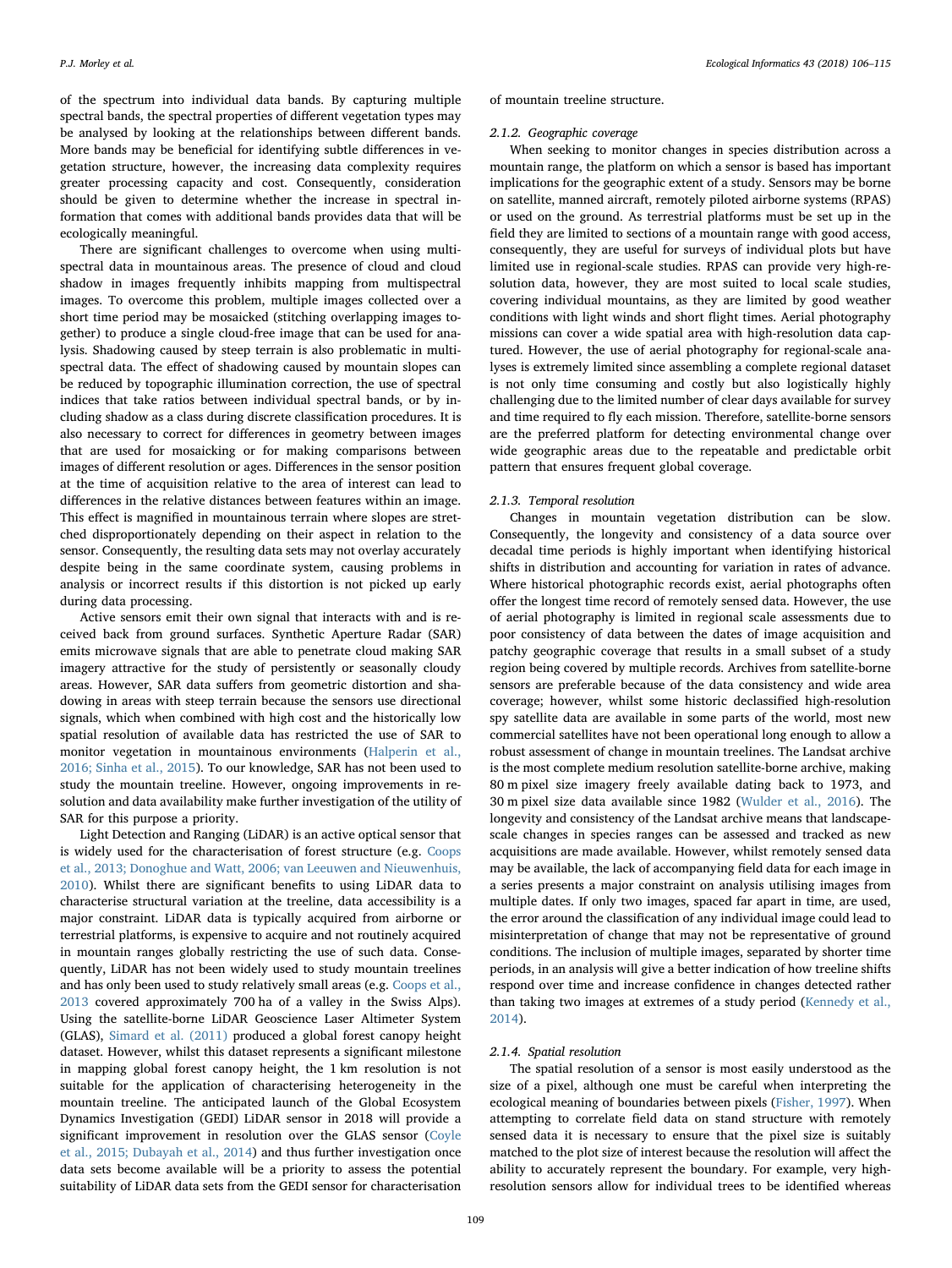coarse resolution data give a more general landscape pattern. There is high variation in the rate of mountain treeline advance; however, where advance occurs it is typically in the order of meters to tens of meters over decadal periods. To characterise treeline heterogeneity, we are primarily interested in sensors with resolutions capable of capturing stand-level characteristics that exist at these orders of magnitude. Coarse resolution (250–1000 m pixel size) MODIS or AVHHR imagery, therefore, lacks sufficient resolution for the accurate characterisation of vegetation heterogeneity in mountain systems.

Medium resolution imagery (circa 30 m pixel size), such as Landsat, has been shown to accurately classify mountain treelines into categories that recognised heterogeneity (Allen and Walsh, 1996). However, others have raised concern that Landsat data may lack sufficient detail to detect subtle differences in the treeline that exist over a very short spatial scale (Bharti et al., 2012; Buchanan et al., 2015; Chen et al., 2015). Consequently, there is uncertainty over the ability of data from the Landsat archive to adequately characterise variation in treeline heterogeneity. Imagery with a spatial resolution suitable for detecting features or variation of ecological relevance is widely available due to the development of many high-resolution sensors onboard satellites (Kennedy et al., 2014; Kerr and Ostrovsky, 2003). Indeed, higher resolution imagery (10 m pixel size or smaller) has been frequently used in studies of mountain treelines (Table 1). However, inconsistencies in the treeline definition used amongst the current literature mean that it has not been possible to quantify the spatial resolution at which defining features of treeline structural heterogeneity can be resolved.

#### 2.1.5. Radiometric resolution

The radiometric resolution of a data set is a technical aspect of data storage. Radiometric resolution determines the number of unique values that can be stored by a sensor. 8-bit data hold 256 unique values where-as 16-bit data hold 65,536 values. Although considered of less relevance when choosing a data set, a higher radiometric resolution is beneficial for ecotone characterisation as the higher contrast that comes

with a higher bit rate is likely to lead to better characterisation of vegetation heterogeneity and areas of diffuse boundary change. As data storage and processing capabilities improve, modern sensors are shifting to a higher number of bits for storage. A good example of this is Landsat 8 which is recorded in 12-bit data but has retained a 30 m pixel size to maintain consistency in spatial resolution with the previous sensors in the series. Consequently, whilst the spatial resolution of the sensor has not changed the greater radiometric resolution will result in a better characterisation of features with subtle differences.

### 2.2. Ecological relevance of classification

Remotely sensed data have great potential to enable the production of globally consistent maps that characterise variation in mountain treeline structure and would make significant contributions to resolving two major gaps in the literature. The first is the need for theoretically and methodologically consistent approaches to better define geographic variability in treeline pattern-process relationships (Malanson et al., 2011). The second is the need to monitor impacts of treeline shifts to biodiversity and ecosystem function across mountain ranges (Greenwood and Jump, 2014).

#### 2.2.1. Defining the treeline

A variety of different definitions of the mountain treeline have been used in the literature. Single characteristics such as canopy cover (Hill et al., 2007; Král, 2009), species (Bharti et al., 2012; Luo and Dai, 2013) or height (Mathisen et al., 2014) have been used as well as combinations of such characteristics to return structural classifications of the treeline (Table 1). The definition of treeline ecotone used requires careful consideration since the choices made can impact on any interpretation of the change estimated and the subsequent utility of distribution maps.

Identification of broad areas of change where forest patches share similar structure is important for improving consistency in the

#### Table 1

Summary of studies using passive optical remotely sensed data to study mountain treelines. Studies using a discrete classification define discrete classes of vegetation type, those using a soft classification return a proportional representation of the criteria used for classification. Map accuracy assessment was considered quantitative if the authors returned a numerical indicator of accuracy either through a traditional accuracy assessment or through regression as was the case in Hill et al. (2007). However, lack of good quality training validation data limits the interpretation of some quantitative assessments and so the table is filtered top to bottom to indicate the relative robustness of the validation process based on the quality of validation data and type of accuracy assessment.

| Author                    | Remote sensing<br>data            | Spatial<br>resolution (m) | Time series<br>(years) | Criteria for treeline<br>classification | Method                            | Training and validation data                   | Map accuracy<br>assessment |
|---------------------------|-----------------------------------|---------------------------|------------------------|-----------------------------------------|-----------------------------------|------------------------------------------------|----------------------------|
| Allen and Walsh,<br>1996  | Landsat TM                        | 30                        | 12                     | Canopy cover and<br>growth form         | Discrete<br>classification        | Field survey and photo<br>interpretation       | Ouantitative               |
| Luo and Dai, 2013         | Aerial photographs                | 0.5                       | 44                     | Species and height                      | Discrete                          | Field survey and photo                         | Ouantitative               |
|                           | Ouickbird                         | $0.6 - 2.4$               |                        |                                         | Classification                    | interpretation                                 |                            |
| Bharti et al., 2012       | Landsat MSS                       | 60                        | 30                     | Species                                 | Discrete                          | Field survey                                   | Ouantitative               |
|                           | Landsat TM                        | 30                        |                        |                                         | classification                    |                                                |                            |
| Mihai et al., 2017        | Landsat ETM                       | 30                        | 13                     | Species                                 | Discrete                          | Romanian National Forest                       | Ouantitative               |
|                           | Landsat OLI                       | 30                        |                        |                                         | classification                    | Inventory, Global Forest Loss                  |                            |
|                           | Sentinel 2 MSI                    | 10                        |                        |                                         |                                   | Product (Hansen et al., 2013)                  |                            |
| Hill et al., 2007         | SPOT 5 HRG                        | 10                        | <b>NA</b>              | Canopy cover                            | Soft classification               | Limited field assessment, 2.5 m<br><b>NDVI</b> | Ouantitative               |
| Greenwood et al.,<br>2014 | Aerial photographs                | $0.3 - 1$                 | $26 - 33$              | Canopy cover and<br>height              | <b>Discrete</b><br>classification | Field survey                                   | Oualitative                |
| Resler et al., 2004       | Digital orthophoto<br>quadrangle  | $\boldsymbol{2}$          | NA                     | Canopy cover and<br>growth form         | Discrete<br>classification        | Photo interpretation                           | Ouantitative               |
| Dinca et al., 2017        | Landsat TM                        | 30                        | 34                     | Canopy cover                            | Discrete                          | Photo interpretation                           | Ouantitative               |
|                           | Landsat ETM                       | 30                        |                        |                                         | classification                    |                                                |                            |
| Mathisen et al.,          | Aerial photographs                | $\overline{2}$            | $48 - 50$              | Height                                  | Discrete                          | Limited field survey                           | Oualitative                |
| 2014                      | Quickbird                         | 0.6                       |                        |                                         | classification                    |                                                |                            |
|                           | Worldview                         | 0.5                       |                        |                                         |                                   |                                                |                            |
| Chen et al., 2015         | Landsat TM                        | 30                        | 20                     | Canopy cover and<br>species             | Soft classification               | Photo interpretation                           | Qualitative                |
| Klasner and Fagre,        | Aerial photographs                | 1                         | 46                     | Canopy cover and                        | Discrete                          | Photo interpretation                           | Oualitative                |
| 2002                      | Digital orthophoto<br>quadrangles | 1                         |                        | growth form                             | classification                    |                                                |                            |
| Král, 2009                | Orthophoto map                    | 0.9                       | <b>NA</b>              | Canopy cover                            | Soft classification               | None                                           | Oualitative                |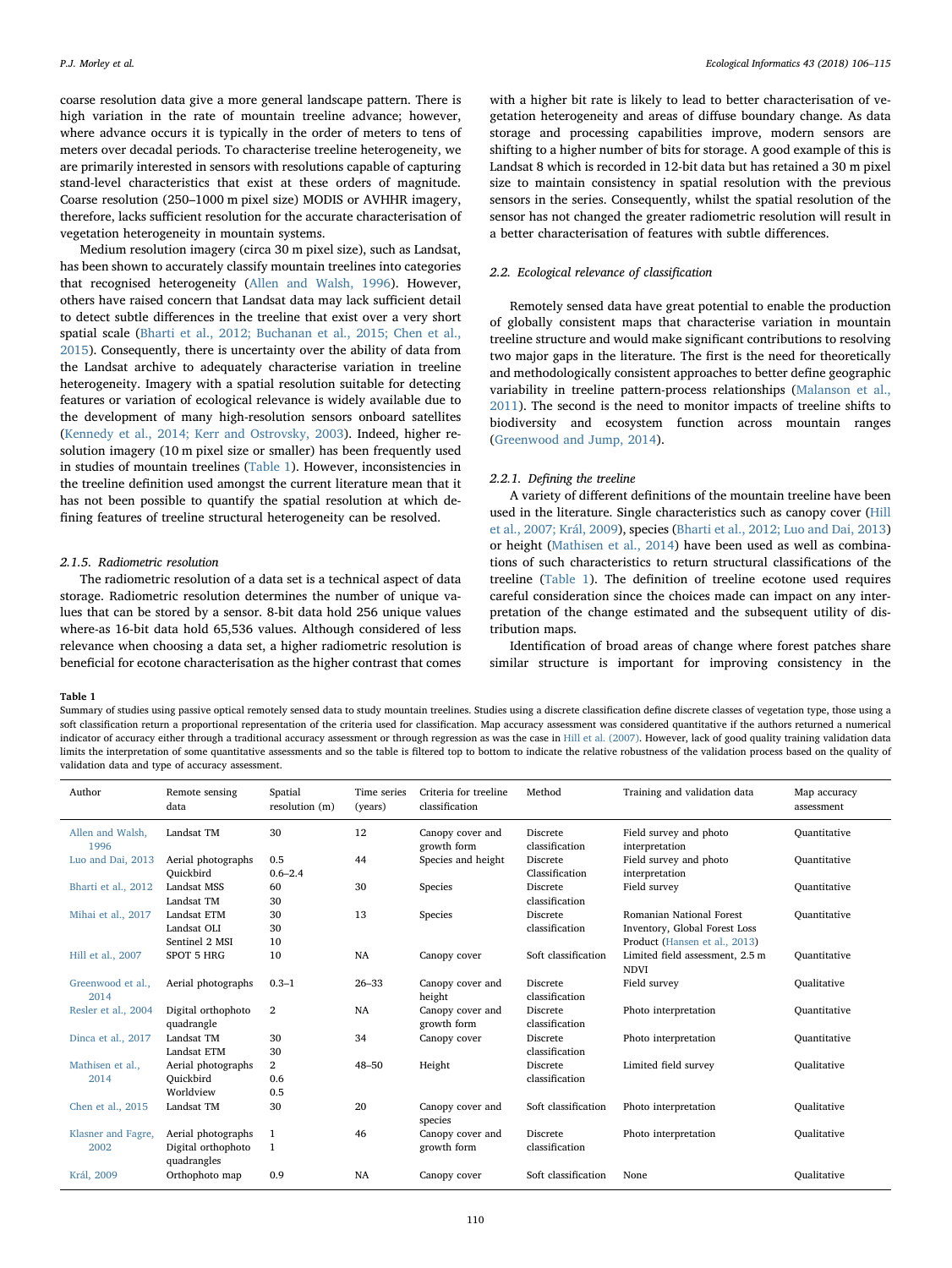

Fig. 2. Categorising mountain treelines using a single characteristic limits the interpretation of classified products. A forest classified by canopy cover alone may indicate how tree density differs over an area but both old growth forest and areas of new establishment can share the same forest class (e.g. closed forest top left, open forest top right). Similarly, if classification occurs by height alone then areas of establishment are identified but the processes that control differences in juvenile density cannot be interpreted. As such, classification based on multiple classifications is required to capture both the spatial distribution and the size of trees/juveniles across the treeline ecotone. The Spatial resolution of remote sensing imagery plays an important role in separating out fine scale differences in forest structure. Coarse resolution (Solid lines) capture information across a wider area and consequently results in mixed pixels where the forested area is smaller than the area covered by a single pixel. Finer resolution imagery, represented by the dashed lines, reduces the error in classifying mixed pixels by capturing a smaller area allowing areas with a homogeneous structure to be identified.

definition of geographic variation in treeline. Individual elements of forest structure return distinct information about the treeline; for example, canopy cover can describe the spatial distribution and density of trees within a plot, tree height indicates areas of forest establishment or growth limitation, and separating out species composition identifies species-specific responses to environmental conditions. However, definitions based on a single characteristic fail to recognise important features of treelines that capture variation in the rate of change within a mountain range (Fig. 2).

The benefit of definitions that consider multiple structural characteristics over those based on a single characteristic lies in the ability to assess variation in treeline response and ecosystem function. For example, a forest class defined as having a closed canopy may exist both in an old-growth forest and in an area of dense juvenile establishment. Without a distinction between the height of trees within a pixel, change is potentially misrepresented. Likewise, if the focus is solely on height, a better indication of change may be indicated by smaller, establishing trees but the underlying processes that drive differences in tree density within plots cannot be linked to maps classified on height alone (Fig. 2). When considering a discrete separation of treeline structural properties, vegetation classes such as krummholtz, patch forest, continuous forest and forested scree have been successfully classified in multispectral imagery (Allen and Walsh, 1996; Klasner and Fagre, 2002; Resler et al., 2004). However, the separation has primarily been based on canopy cover and growth form with less focus on height and species. Incorporating height into the definition of vegetation classes would represent a significant improvement in the biogeographic and ecological use of the mapped forest classes because it would allow the additional separation of the continuous and patch forest classes into categories that identify differences in growth stage. Without the inclusion of height, reliable assessment of change in forest distribution can only be assessed through a robust analysis over time, provided that remotely sensed images are available with good consistency, temporal and geographic coverage.

Patterns of juvenile establishment have been successfully classified

from aerial photographs by Greenwood et al. (2014), who defined different stages of treeline advance including categories where the spatial distribution and quantity of juveniles vary beyond the limit of old growth forest. Unfortunately, issues in the registration of remote sensing imagery meant that the treeline was manually delineated and so the method does not represent a practical solution for regional studies. However, the work of Greenwood et al. (2014) demonstrates promise that such classification might be automated in the future.

#### 2.2.2. Classification techniques

Ecotones can be difficult to delineate in remotely sensed imagery. By their nature, ecotones typically have no discrete boundary between the member classes at either end of a continuous scale (e.g. forest and grassland). Consequently, ecotones are often represented in satellite imagery as mixed pixels, a combination of membership to several different classes (e.g. a mixture of forest and grassland), raising the question of how best to classify such areas.

Boundary detection techniques seek to identify where change in vegetation occurs by seeking out the highest contrast in neighbouring pixel values, however, have not been used in the detection of mountain treelines from remotely sensed images as far as we are aware. Many techniques are well suited to the detection of abrupt changes in vegetation type, however, detection of areas with a gradual gradient between forest and grassland is often more challenging due to the reduction in contrast between neighbouring pixels (Fagan et al., 2003). In areas where the treeline is represented by an abrupt change, boundary detection techniques offer a good option for identifying the position of the treeline, however, they are not as well suited to defining variation in forest structural or function parameters.

Discrete image classification techniques assign pixels to one of a pre-defined set of categories. In areas where the number of boundary pixels between classes is small, discrete classifications give a reasonable estimate of area coverage. However, the mountain treeline ecotone can exist over a long distance and so by assigning a pixel to a fixed category, discrete image classification techniques may not be suitable if the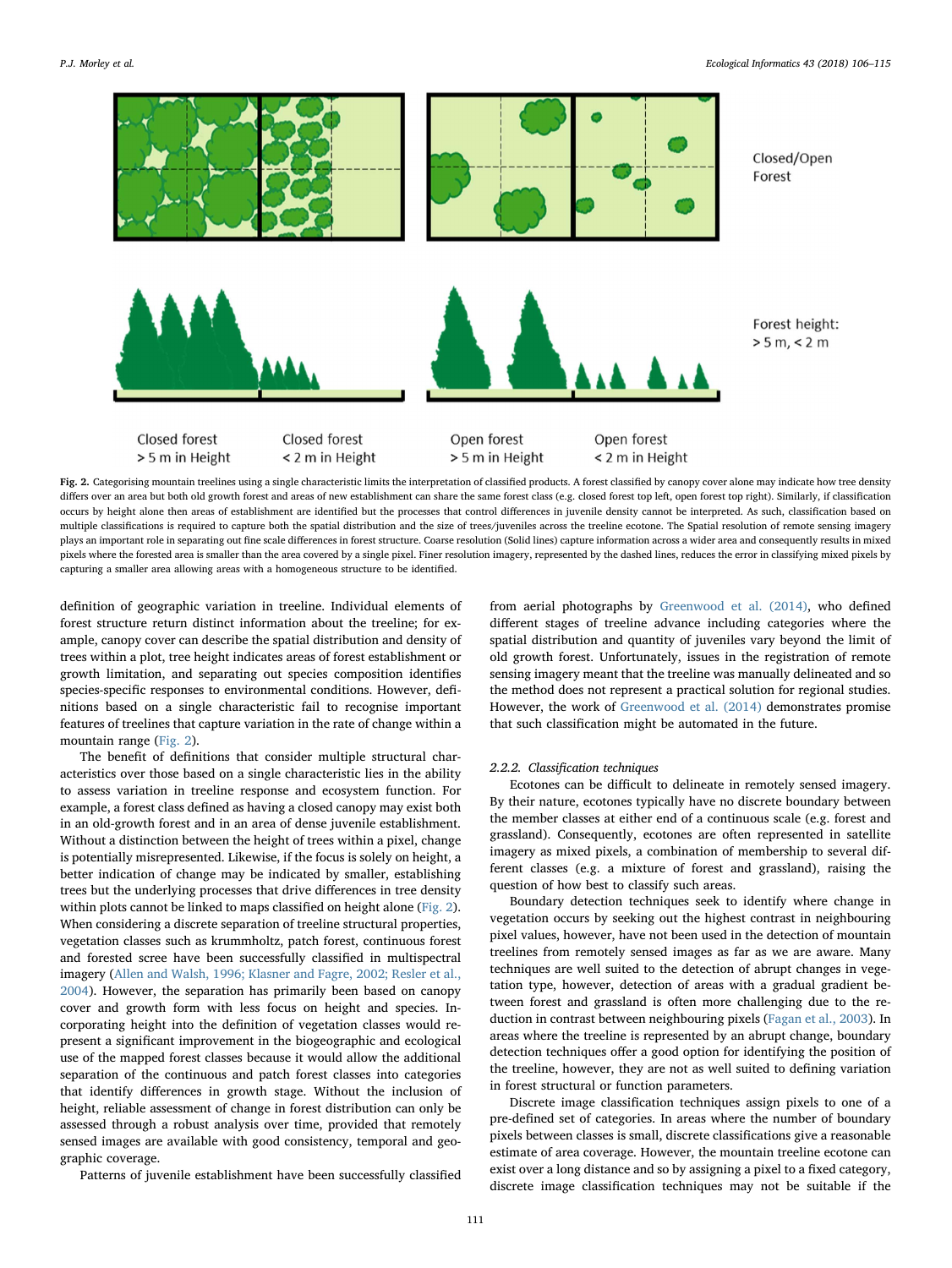thematic resolution of vegetation classes is too coarse (i.e. forest and grassland only) (Settle and Drake, 1993). Discrete classifications are attractive for treeline research, particularly for the investigation of pattern-process relationships, because of the ability to relate vegetation classes to existing literature that underpins our current understanding of environmental influence on variation in treeline position and structure. Discrete classifications work best where there is an obvious relationship between the spectral data and the ground variable of interest. However, whilst discrete classification techniques are the most commonly used classification method in the literature (Table 1), there has not been a quantitative assessment to identify how much variation in treeline structure is captured in the spectral response.

Soft classification (also known as fuzzy classification) techniques are an attractive alternative for ecotone mapping where no clear boundaries exist between vegetation classes because soft classification assigns individual pixels a score based on the degree of membership that pixel has to a given end member. The resultant data, therefore, describes a continuum in cover between different end members rather than a discrete classification of cover type. However, the resultant maps may not accurately represent actual vegetation cover depending on how the outcome of soft classifications is used (Hill et al., 2007). To describe areas of change, boundaries are often imposed onto soft classifications. However, when using a continuous definition of the treeline the process of defining the boundary requires careful consideration and should be based on detailed understanding of the ecological patterns since the subjective nature of imposing boundaries will impact on landscape metrics calculated from the chosen boundaries (Arnot et al., 2004). If not carefully considered, the utility of such methods may be reduced and the ability to relate classifications to the wider ecological literature may be lost.

#### 2.3. Training and validation

Remote sensing data are highly valuable in mountain environments due to the ability to extrapolate information gathered from detailed surveys in accessible areas to largely inaccessible regions, thereby enabling us to fill the substantial knowledge gaps that we have of the pattern and rate of vegetation change in such regions. Classification of remotely sensed imagery typically uses data from pixel values where the ecological situation on the ground is well known to establish a rule, or set of rules, to extrapolate to pixels that appear spectrally similar. This supervised classification technique works best when there is a large sample of high-quality ground training data to match the imagery and an independent data set, derived from detailed field sampling, against which to assess the accuracy of a classification.

The benefit of good training and validation data and its importance for robust accuracy assessment has been well discussed elsewhere (Castilla, 2016; Olofsson et al., 2013, 2014). However, of the studies highlighted here, only seven (Allen and Walsh, 1996; Bharti et al., 2012; Dinca et al., 2017; Hill et al., 2007; Luo and Dai, 2013; Mihai et al., 2017; Resler et al., 2004) provide a quantitative accuracy assessment of the classification produced, either through a traditional confusion table with percent accuracy or through regression as in Hill et al. (2007). In some cases (e.g. Greenwood et al., 2014), despite the existence of detailed field data, a lack of quantitative accuracy assessment stems from issues registering remote sensing data and consequent manual classification. However, for most remaining cases, a lack of field data appears to be the root of qualitative assessments (Table 1).

Limited access to mountain environments makes acquiring a robust field data set to use for training and validation extremely challenging. Consequently, a variety of approaches have been taken to construct a data set that can be used to train classification algorithms and validate maps. Allen and Walsh (1996) and Luo and Dai (2013) used field datasets that identified forest structural classes, bolstered by additional photo interpreted plots to train and validate their classifications. Mihai et al. (2017) took advantage of existing national forest inventory data in

combination with data from the Global Forest Cover product (Hansen et al., 2013) to create their training and validation data. Greenwood et al. (2014) were unable to automate classification, however, classification was based on detailed field knowledge collected from forest inventory data split across pre-defined structural classes. However, the limited accessibility of mountain ranges means that many studies have either carried out classification manually, without the use of training data, or by substituting field data entirely with photo interpreted plots from terrestrial photography (e.g. Klasner and Fagre, 2002) or very high-resolution aerial or satellite images (e.g. Chen et al., 2015).

Photointerpretation can be used to support good field data, especially where challenging terrain limits field campaigns. However, the use of photo interpretation as the sole source of training and validation data risks high uncertainty or subjectivity in classified products. The inclusion of novel remotely sensed data to assess the accuracy of a classified product can, however, be particularly useful in mountain areas where field sites cover a small area of a study region. Hill et al. (2007) used pan-sharpened SPOT 5 red and near-infrared bands to create a high-resolution NDVI product that could be used as a validation data set independently of a classified 10 m resolution image. In doing so, the subjectivity imposed by photo interpretation is reduced and, if backed up by field assessments, offers a complementary approach to accuracy assessment.

### 3. Research priorities

A lack of clarity in the definition of treeline structural classes that identify areas indicative of forest expansion or stasis has compounded issues in assessing the effectiveness of imagery with different resolutions and pairing that imagery with the most appropriate classification method. Inconsistencies have been exacerbated by a lack of field training and validation data that hinder accuracy assessments and crucially, when combined with poor treeline definitions, the relevance of species distribution maps derived from remote sensing products to the wider community is lost (Fig. 3). Accurate estimates of species range shifts are required if we are to provide information relevant to monitoring forest change with accompanying estimates of uncertainty. If such accuracy assessment is lacking, the validity of subsequent applications is compromised and potentially misrepresents the impacts that species distribution shifts are having on ecosystems, their function, and the ecosystem services that they provide.

#### 3.1. Suitability of remotely sensed data

The trade-offs between spatial resolution, temporal resolution and geographic coverage has meant that the literature to-date generally uses a single data type/resolution whilst a combined approach may be more suitable for mountain ecosystems. By combining recent high-resolution imagery with a time series analysis of medium resolution imagery punctuated by historic aerial photography, an improved characterisation of the structural form and assessment of change may be possible. A key priority is, therefore, to identify the most appropriate method or a combination of methods that will allow for accurate assessments of regional shifts in mountain forest distribution.

In establishing the most appropriate methodologies for monitoring mountain forest shifts, there is a need to determine the resolution at which defining biophysical characteristics of treeline form are unable to be resolved within satellite images of decreasing spatial resolution. The Landsat archives provide the most globally consistent remotely sensed data available with images available since the 1980's at 30 m resolution. However, uncertainty remains over how well Landsat data can characterise structural variation in the treeline, when used either in a time series or as individual images. The recently available Sentinel 2 data represents an improvement in resolution over the Landsat archives giving a pixel size equivalent to 10 m at ground level, however, these data are only available since 2016. Establishing the level of detail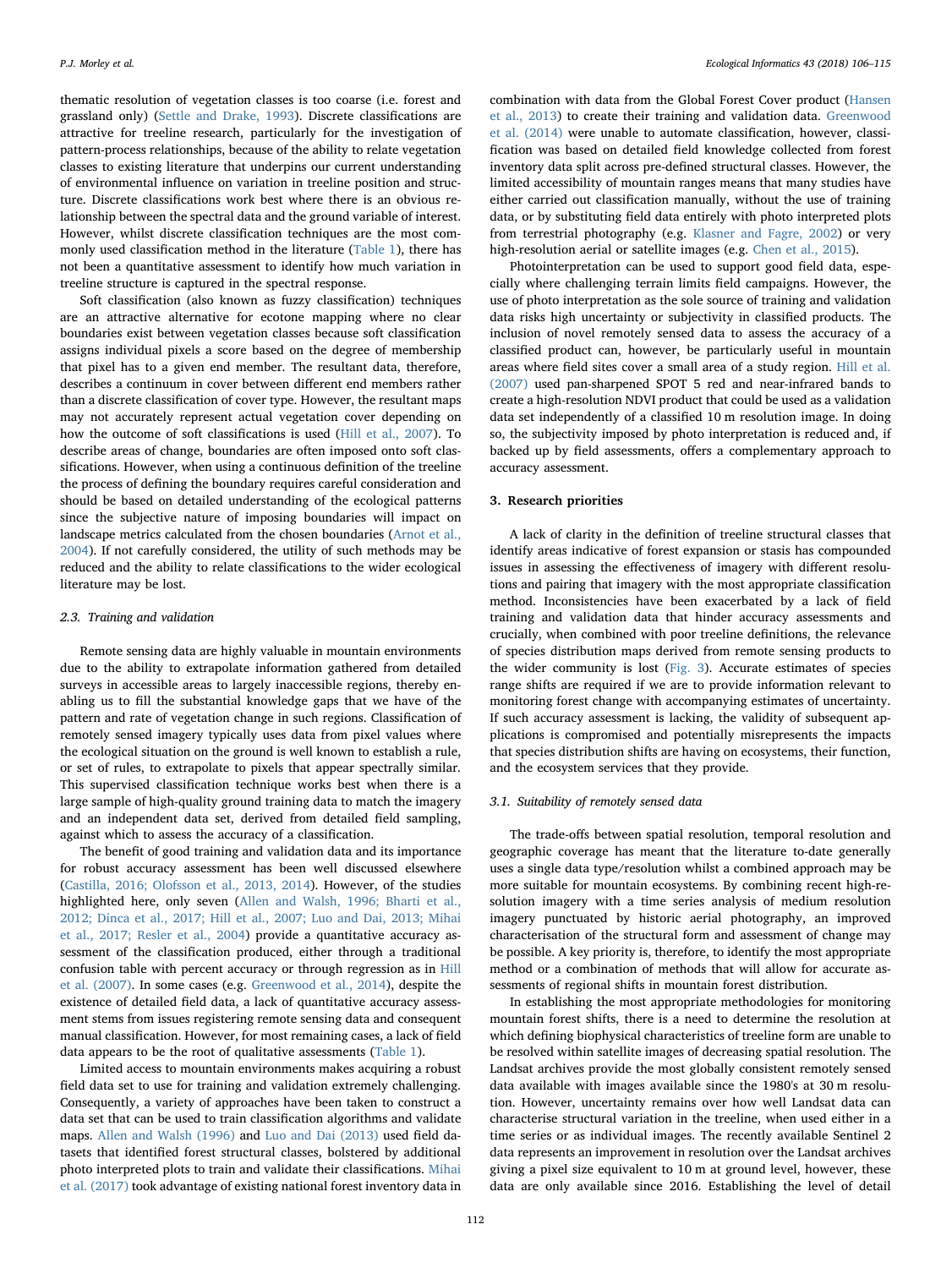

Fig. 3. Roadmap to advance regional scale monitoring of fine-scale variation in treeline advance by integrating remote sensing methods, ecological perspective, and robust field data. Whilst each of the three strands makes a modest advance in our ability to monitor treelines more effectively, when the individual themes are advanced in combination we significantly improve our ability to scale plot-level field data up to a regional scale consistently and in a way that allows results to be linked to the wider ecological literature and national monitoring schemes.

discernible in Sentinel 2 data will be useful to identify the necessity of commercial imagery. Finer spatial resolution imagery is available down to sub-meter pixels, however, this comes with an increase in financial and processing costs and thus its utility must be weighed against the expenditure since the increasing level of detail may not be necessary for distinguishing between treeline forms. Given the necessity of monitoring change over large areas, a key priority is then to identify the appropriate compromise between resolution and cost that still allows sufficient ecological and biogeographical information to be extracted and changes in treeline position that occur over decadal periods to be quantified.

### 3.2. Ecological relevance of classification

Ultimately the utility of remotely sensed images relies on the ability to separate vegetation into classes that hold ecological relevance. However, within the literature, we find an over-simplification of forest classes in studies of mountain treelines. At the altitudinal limit of forest distribution, treeline shifts, both lateral and elevational, are predominantly reflected by changes to the growth and establishment of the few tree species present, rather than by complex changes in community composition as might be expected in more tree species-rich forests. Recognition of establishing juveniles is therefore required in classifications derived from remote sensing data as it is the quantity and spatial distribution of establishing juveniles that determine the direction and velocity of treeline advance.

Treeline forms are broad structural categories based on patterns of tree and juvenile density, spatial distribution and size (Harsch and Bader, 2011; Fig. 1). Structural classes include diffuse advancing, abrupt advancing, abrupt static, island and krummholtz (Greenwood et al., 2014; Harsch and Bader, 2011). A rich body of literature identifies the underlying controls on the distribution of such classes. A review by Harsch and Bader (2011) described a hierarchy of mechanisms that are hypothesised to cause variation in treeline form. The diffuse form is primarily growth limited by low mean growing-season temperature whereas the krummholtz form incorporates dieback and regrowth of individuals. Abrupt forms are more extensively controlled by seedling mortality (Harsch and Bader, 2011). Identifying treeline forms that include local patterns of tree and juvenile density, distribution and size such as those used by Greenwood et al. (2014) and Harsch and Bader (2011), rather than classes based on adult distribution alone, will significantly advance our ability to characterise mountain treelines at a regional scale and study the impact that climate change is having on species distribution shifts. Whilst these forms will not appear in all mountain areas, they are sufficiently broad to allow a consistency in approaches that can be adapted of the exact ground conditions.

The use of treeline forms supports efforts to make classifications transferable to the wider literature and contribute to future monitoring programs in a consistent manner. Whilst carefully defined discrete categories may be linked to certain ecosystem functions, the ability to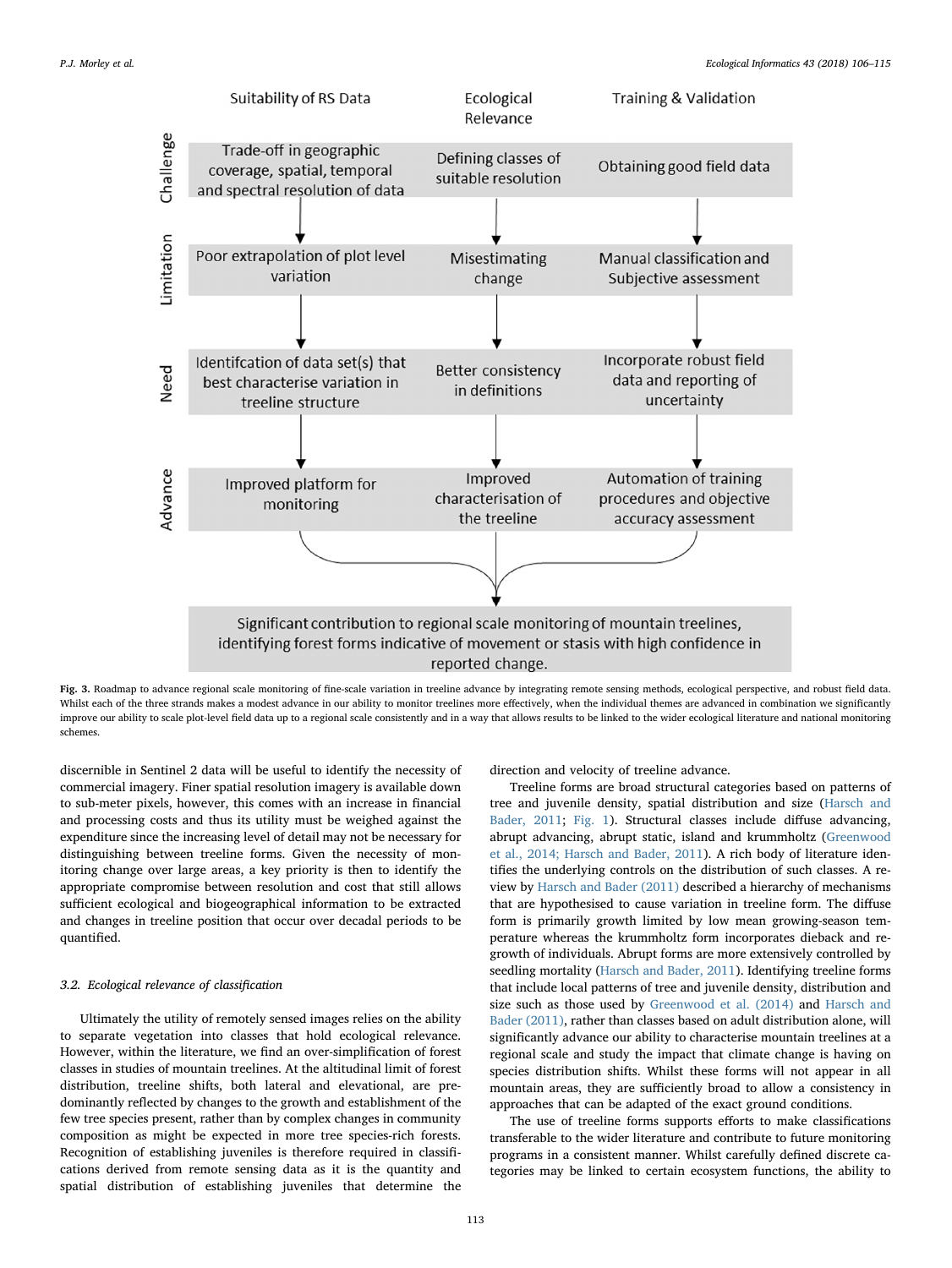directly measure the function of interest would contribute significantly to the current knowledge gaps. Larger projects have identified variables to monitor the impacts of climate change including Essential Climate Variables from the Global Climate Observing System (Bojinski et al., 2014) and the more recently proposed Essential Biodiversity Variables (Pettorelli et al., 2016). However, treeline definitions that directly quantify ecosystem function are lacking in the literature. One example of global importance is above-ground biomass, which is noted for its potential suitability as an Essential Biodiversity Variable (Pettorelli et al., 2016). Changing forest distribution and increased densification at the mountain treeline is expected to increase the carbon storage capacity of mountain forests. As a function of tree density, girth, height and species, above ground biomass is an example of a continuous variable that measures both ecosystem function and accounts for variation in treeline structure. Whilst used extensively elsewhere, research is lacking quantifying changes in above ground biomass at the mountain treeline, yet the classification of above ground biomass from remotely sensed images would make a significant contribution to national monitoring projects.

#### 3.3. Training and validation

Remote sensing classifications make assumptions about ground conditions based on the spectral signature observed. When monitoring inaccessible areas of mountain ranges, a robust field data set is required to reduce subjectivity when training classification algorithms and to independently assess the accuracy of distribution maps. The importance of accuracy assessment has been highlighted previously (Bharti et al., 2012; Castilla, 2016; Olofsson et al., 2013, 2014). However, low incorporation of field data and a quantitative accuracy assessment is a persistent problem in the literature (Table 1). Whilst Olofsson et al. (2014) made clear recommendations for sampling strategies to ensure a robust assessment, in practice, few studies of the mountain treeline either before or since have achieved this level. Consequently, there is a clear need to improve the integration of field and remotely sensed data to return a quantitative accuracy assessment and avoid misrepresentation of change in forest distribution.

Improving the integration of existing forest inventory datasets (e.g. Mihai et al., 2017) with new field campaigns that target treeline structures indicative of forest advance or stasis in accessible areas will increase the representation of vegetation structures of interest. By taking a purposive approach to data collection to first identify how the biophysical properties of the treeline relate to the spectral properties of remotely sensed data, we will be able to develop more robust protocols for data sampling and hypothesis testing. Accuracy reporting may take multiple forms. Presentation of confusion tables that compare the predicted class against that assigned in the field data would be suitable where discrete categories are predicted. If using continuous variables to characterise variation in forest structure reporting and visualising the error of pixel assignment, for example as a range in confidence intervals or the standard error, would contribute to our ability to assess how much is noise versus real change. Ultimately, such improvements will increase the efficiency of subsequent analysis and lead to the robust measurement of accuracy.

### 4. Conclusion

Ongoing environmental changes demand that we monitor changes in species distributions and identify their impacts over wide geographic areas. Advances in remote sensing technology and data availability provide a major opportunity to achieve regional scale monitoring. However, in mountain regions, their application remains problematic due to high habitat heterogeneity, variable rates of environmental change and poor access that restricts collection of field data. Considering key challenges for monitoring and predicting change in mountain forests, here we identify a need for further research that

compares the utility of different remotely sensed data sets, better representation of variation in treeline structure, an improvement in the reporting of accuracy assessment and resource efficiency. Together, these advances will enable a more consistent approach to characterising spatial variation in treeline structure and allow us to more accurately link pattern and process over different geographic scales (Fig. 3). Ultimately, such improvements will enable us to meet a pressing need for better quantification and prediction of changes in species distribution and improved estimation of the impacts such changes will have on biodiversity and ecosystem function in mountainous regions.

### Acknowledgements

This work was funded by the Natural Environment Research Council (UK) (NERC IAPETUS DTP NE/L002590/1). We are grateful to the anonymous reviewers for their comments and suggestions to improve this article.

#### References

- [Allen, T., Walsh, S., 1996. Spatial and compositional pattern of alpine treeline, Glacier](http://refhub.elsevier.com/S1574-9541(17)30079-1/rf0005) [National Park, Montana. Photogramm. Eng. Remote Sens. 62, 1261](http://refhub.elsevier.com/S1574-9541(17)30079-1/rf0005)–1268.
- [Arnot, C., Fisher, P., Wadsworth, R., Wellens, J., 2004. Landscape metrics with ecotones:](http://refhub.elsevier.com/S1574-9541(17)30079-1/rf0010) [pattern under uncertainty. Landsc. Ecol. 19, 181](http://refhub.elsevier.com/S1574-9541(17)30079-1/rf0010)–195.
- [Bader, M., Ruijten, J., 2008. A topography-based model of forest cover at the alpine tree](http://refhub.elsevier.com/S1574-9541(17)30079-1/rf0015) [line in the tropical Andes. J. Biogeogr. 35, 711](http://refhub.elsevier.com/S1574-9541(17)30079-1/rf0015)–723.
- [Bader, M., van Geloof, I., Rietkerk, M., 2007. High solar radiation hinders tree re-](http://refhub.elsevier.com/S1574-9541(17)30079-1/rf0020)
- [generation above the alpine treeline in northern Ecuador. Plant Ecol. 191, 33](http://refhub.elsevier.com/S1574-9541(17)30079-1/rf0020)–45. [Baker, W., Weisberg, P., 1995. Landscape analysis of the Forest-Tundra Ecotone in Rocky](http://refhub.elsevier.com/S1574-9541(17)30079-1/rf0025) [Mountain National Park, Colorado. Prof. Geogr. 47, 361](http://refhub.elsevier.com/S1574-9541(17)30079-1/rf0025)–375.
- [Bharti, R., Adhikari, B., Rawat, G., 2012. Assessing vegetation changes in timberline](http://refhub.elsevier.com/S1574-9541(17)30079-1/rf0030) [ecotone of Nanda Devi National Park, Uttarakhand. Int. J. Appl. Earth Obs. Geoinf.](http://refhub.elsevier.com/S1574-9541(17)30079-1/rf0030) [18, 472](http://refhub.elsevier.com/S1574-9541(17)30079-1/rf0030)–479.
- [Bojinski, S., Verstraete, M., Peterson, T., Richter, C., Simmons, A., Zemp, M., 2014. The](http://refhub.elsevier.com/S1574-9541(17)30079-1/rf0035) [concept of essential climate variables in support of climate research, applications,](http://refhub.elsevier.com/S1574-9541(17)30079-1/rf0035) [and policy. Bull. Am. Meteorol. Soc. 95, 1431](http://refhub.elsevier.com/S1574-9541(17)30079-1/rf0035)–1443.
- [Buchanan, G., Brink, A., Leidner, A., Rose, R., Wegmann, M., 2015. Advancing terrestrial](http://refhub.elsevier.com/S1574-9541(17)30079-1/rf0040) [conservation through remote sensing. Eco. Inform. 30, 318](http://refhub.elsevier.com/S1574-9541(17)30079-1/rf0040)–321.
- [Butler, D., Malanson, G., Walsh, S., Fagre, D., 2007. In](http://refhub.elsevier.com/S1574-9541(17)30079-1/rf0045)fluences of geomorphology and [geology on alpine treeline in the American West](http://refhub.elsevier.com/S1574-9541(17)30079-1/rf0045)—more important than climatic infl[uences? Phys. Geogr. 28, 434](http://refhub.elsevier.com/S1574-9541(17)30079-1/rf0045)–450.
- [Camarero, J., Linares, J., García-Cervigón, A., Batllori, E., Martínez, I., Gutiérrez, E.,](http://refhub.elsevier.com/S1574-9541(17)30079-1/rf0050) [2016. Back to the future: the responses of alpine treelines to climate warming are](http://refhub.elsevier.com/S1574-9541(17)30079-1/rf0050) [constrained by the current ecotone structure. Ecosystems 1](http://refhub.elsevier.com/S1574-9541(17)30079-1/rf0050)–18.
- Case, B., Buckley, H., 2015. Local-scale topoclimate efects on treeline elevations: a country-wide investigation of New Zealand's southern beech treelines. PeerJ 3, e1334. <http://dx.doi.org/10.7717/peerj.1334>.
- [Castilla, G., 2016. We must all pay more attention to rigor in accuracy assessment: ad](http://refhub.elsevier.com/S1574-9541(17)30079-1/rf0055)ditional comment to "[the improvement of land cover classi](http://refhub.elsevier.com/S1574-9541(17)30079-1/rf0055)fication by thermal remote sensing"[. Remote Sens. 7, 8368](http://refhub.elsevier.com/S1574-9541(17)30079-1/rf0055)–8390 (8, 288).
- [Chen, I., Hill, J., Ohlemüller, R., Roy, D., Thomas, C., 2011a. Rapid range shifts of species](http://refhub.elsevier.com/S1574-9541(17)30079-1/rf0060) [associated with high levels of climate warming. Science 333, 1024](http://refhub.elsevier.com/S1574-9541(17)30079-1/rf0060)–1026.
- [Chen, I., Hill, J., Shiu, H., Holloway, J., Benedick, S., Chey, V., Barlow, H., Thomas, C.,](http://refhub.elsevier.com/S1574-9541(17)30079-1/rf0065) [2011b. Asymmetric boundary shifts of tropical montane Lepidoptera over four dec](http://refhub.elsevier.com/S1574-9541(17)30079-1/rf0065)[ades of climate warming. Glob. Ecol. Biogeogr. 20, 34](http://refhub.elsevier.com/S1574-9541(17)30079-1/rf0065)–45.
- [Chen, Y., Lu, D., Luo, G., Huang, J., 2015. Detection of vegetation abundance change in](http://refhub.elsevier.com/S1574-9541(17)30079-1/rf0070) [the alpine tree line using multitemporal Landsat Thematic Mapper imagery. Int. J.](http://refhub.elsevier.com/S1574-9541(17)30079-1/rf0070) [Remote Sens. 36, 4683](http://refhub.elsevier.com/S1574-9541(17)30079-1/rf0070)–4701.
- [Coops, N., Morsdorf, F., Schaepman, M., Zimmerman, N., 2013. Characterization of an](http://refhub.elsevier.com/S1574-9541(17)30079-1/rf0075) [alpine tree line using airborne LiDAR data and physiological modelling. Glob. Chang.](http://refhub.elsevier.com/S1574-9541(17)30079-1/rf0075) [Biol. 19, 3808](http://refhub.elsevier.com/S1574-9541(17)30079-1/rf0075)–3821.
- Coyle, D., Stysley, P., Poulios, D., Clarke, G., Kay, R., 2015. Laser transmitter development for NASA's Global Ecosystem Dynamics Investigatoin (GEDI) lidar. In: Proc. SPIE 9612, Lidar Remote Sensing for Environmental Monitoring XV, pp. 961208. [http://dx.doi.org/10.1117/12.2191569.](http://dx.doi.org/10.1117/12.2191569)
- [Cullen, L., Stewart, G., Duncan, R., Palmer, J., 2001. Disturbance and climate warming](http://refhub.elsevier.com/S1574-9541(17)30079-1/rf0085) influences on New Zealand Nothofagus [tree-line population dynamics. J. Ecol. 89,](http://refhub.elsevier.com/S1574-9541(17)30079-1/rf0085) 1061–[1071](http://refhub.elsevier.com/S1574-9541(17)30079-1/rf0085).
- [Daniels, L., Veblen, T., 2003. Regional and local e](http://refhub.elsevier.com/S1574-9541(17)30079-1/rf0090)ffects of disturbance and climate on [altitudinal treelines in northern Patagonia. J. Veg. Sci. 14, 733](http://refhub.elsevier.com/S1574-9541(17)30079-1/rf0090)–742.
- [Devi, N., Hagedorn, F., Moiseev, P., Bugmann, H., Shiyatov, S., Mazepa, V., Rigling, A.,](http://refhub.elsevier.com/S1574-9541(17)30079-1/rf0095) [2008. Expanding forests and changing growth forms of Siberian larch at the Polar](http://refhub.elsevier.com/S1574-9541(17)30079-1/rf0095) [Urals treeline during the 20th century. Glob. Chang. Biol. 14, 1581](http://refhub.elsevier.com/S1574-9541(17)30079-1/rf0095)–1591.
- Dinca, L., Nita, M., Hofgaard, A., Alados, C., Broll, G., Borz, S., Wertz, B., Monteiro, A., 2017. Forests dynamics in the mountain-alpine boundary: a comparative study using satellite imagery and climate data. Clim. Res. [http://dx.doi.org/10.3354/cr01452.](http://dx.doi.org/10.3354/cr01452)
- [Dirnböck, T., Essl, F., Rabitsch, W., 2011. Disproportional risk for habitat loss of high](http://refhub.elsevier.com/S1574-9541(17)30079-1/rf0105)[altitude endemic species under climate change. Glob. Chang. Biol. 17, 990](http://refhub.elsevier.com/S1574-9541(17)30079-1/rf0105)–996.
- [Donoghue, D., 2002. Remote sensing: environmental change. Prog. Phys. Geogr. 26,](http://refhub.elsevier.com/S1574-9541(17)30079-1/rf0110) 144–[151](http://refhub.elsevier.com/S1574-9541(17)30079-1/rf0110).
- [Donoghue, D., Watt, P., 2006. Using LiDAR to compare forest height estimates from](http://refhub.elsevier.com/S1574-9541(17)30079-1/rf0115) [IKONOS and Landsat ETM+ data in Sitka spruce plantation forests. Int. J. Remote](http://refhub.elsevier.com/S1574-9541(17)30079-1/rf0115) [Sens. 27, 2161](http://refhub.elsevier.com/S1574-9541(17)30079-1/rf0115)–2175.